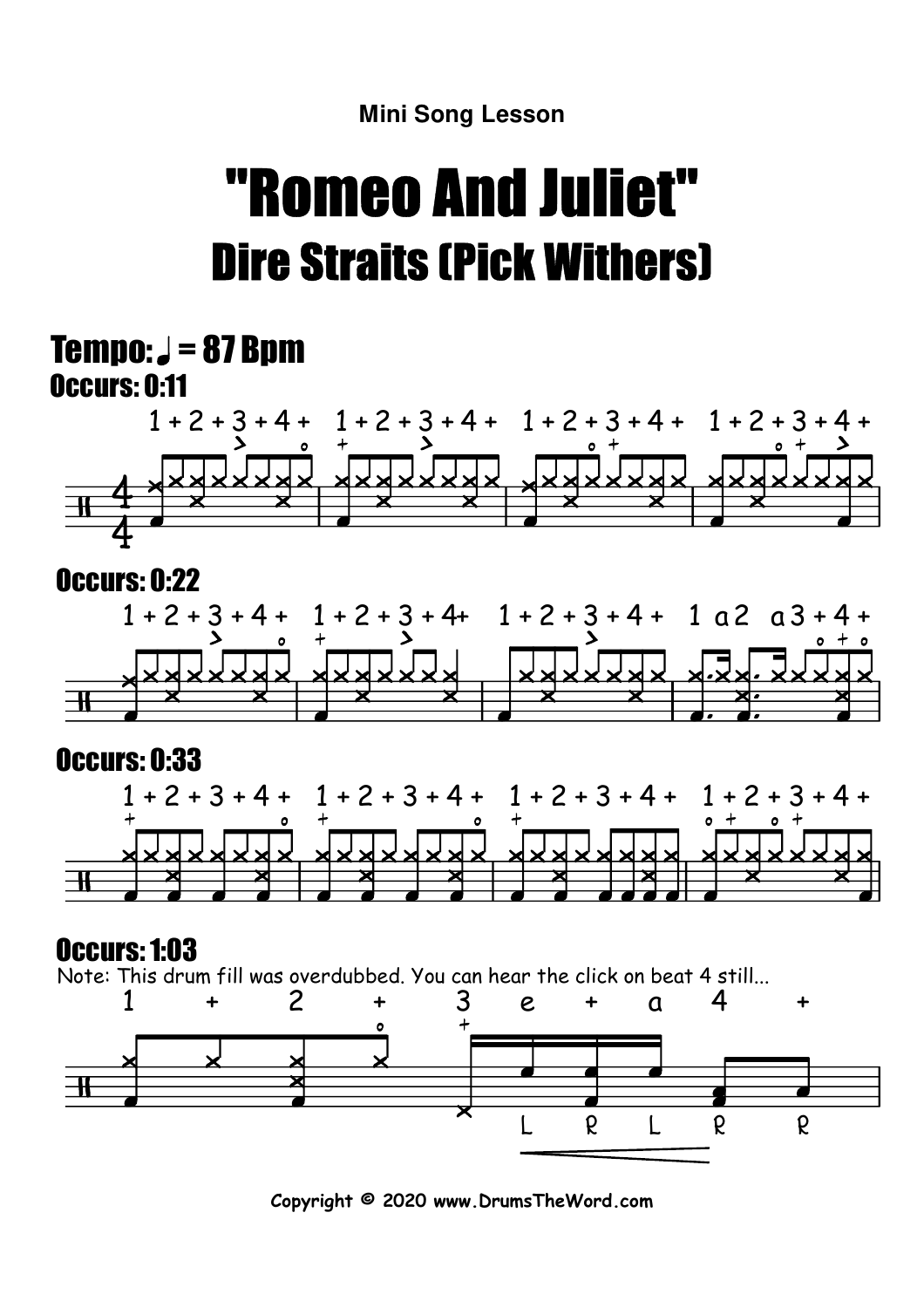# "Romeo And Juliet"Dire Straits (Pick Withers)



**Copyright © 2020 www.DrumsTheWord.com**